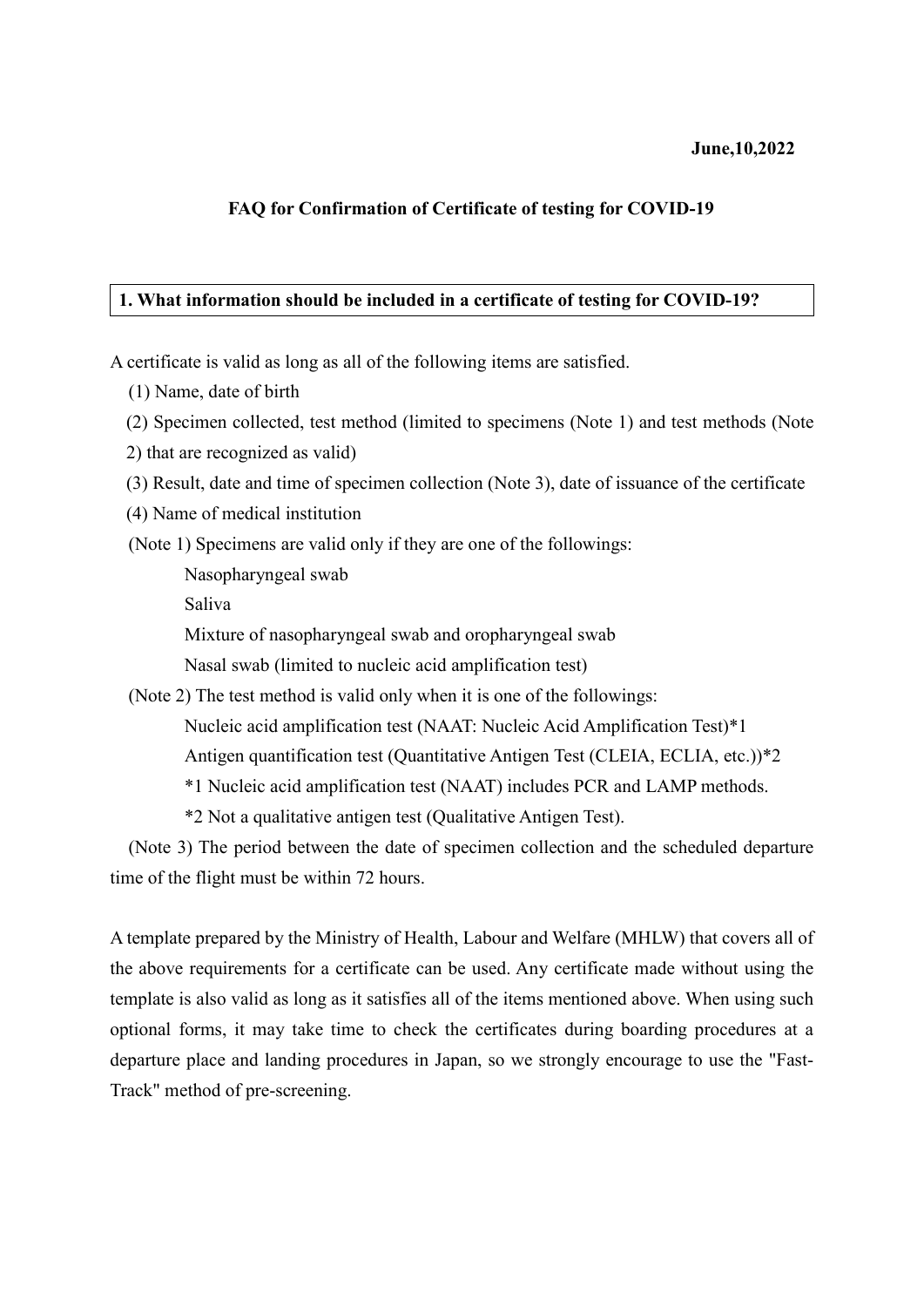As of June 10, 2022, some of the items such as "Passport Number," "Nationality," and "Sex," have been removed from the items to be included in the certificate, and the template (which used to be called "Prescribed Format") has been revised.

Since the new format is a simplified version of the old format, certificates prepared in the old format will continue to be valid. Certificates prepared in the old format without the items removed from the new format, such as passport number, etc. will also be considered valid.

2. If the name and date of birth are not written on a certificate, or if the name and date **of birth on the certificate are different from those on the passport, is the certificate invalid?**

If the name and date of birth are not written or if the name and date of birth on the certificate are different from those on the passport, the certificate cannot be considered valid in principle because the identity of the applicant cannot be verified. However you can see the personal information such as passport number on the certificate, and if you can confirm the identity from these information, it will be considered valid.

#### **3. If a valid specimen and test method are not listed, is it invalid?**

The certificate will not be valid if it does not contain a valid specimen or test method.

For example, if the certificate states "Throat swab","Nasal and throat swab" as the specimen, then it is invalid.

However, if the certificates which have no description about specimen are issued by the government of Bangladesh or Brunei, they can be accepted as valid because those governments state publicly that only "nasopharyngeal swab" is used as a specimen.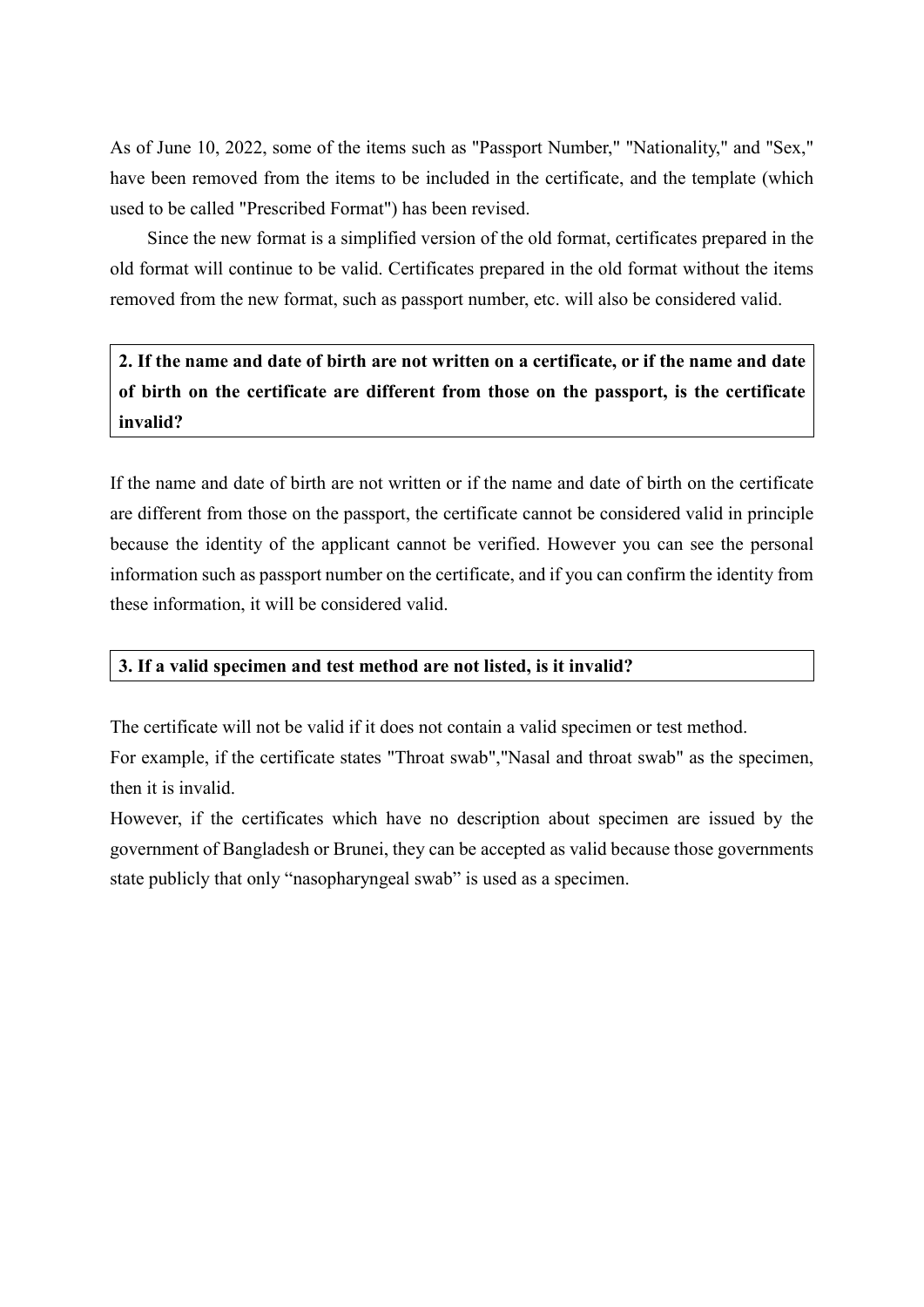# **4. Why are "nasopharyngeal swab", "saliva","nasopharyngeal and oropharyngeal swab" as well as "nasal swab" (only on Nucleic acid amplification test (e.g. PCR test) ) the only specified specimens for testing?**

The specimens required for the certificate at the time of entry into Japan are the same as the specimens recommended for testing asymptomatic persons in Japan. The recommended specimens for testing asymptomatic persons are listed in the Guidelines for Testing for Pathogens of Novel Coronavirus Infections (https://www.mhlw.go.jp/content/000747986.pdf), and currently include "nasopharyngeal swabs", "saliva" and "nasal swabs" (only on nucleic acid amplification test (e.g. PCR test)). Among them, "nasal swabs" (only on nucleic acid amplification test) has been added to the list of valid specimens for travelers arriving in Japan after midnight (Japan time) on March 9, 2022, as a valid specimen for pre-departure testing of travelers to Japan.

In addition, "nasopharyngeal and oropharyngeal swab" has been added to the list of valid specimens for travelers arriving in Japan after midnight (Japan time) on July 1, 2021, following an approval by the Council of the MHLW on June 25, 2021, as a valid specimen for predeparture testing of travelers to Japan.

### **5. What inspection methods are considered valid?**

The Nucleic Acid Amplification Test (NAAT) and the Quantitative Antigen Test (CLEIA, ECLIA, etc.) are accepted as valid methods of testing for the certificate required at the time of entry into Japan. Nucleic acid amplification tests (NAAT) include PCR, LAMP, TMA, TRC, Smart Amp, NEAR, Next-Generation Sequencing, and other methods that amplify nucleic acids for confirmation.

Please note that the Qualitative Antigen Test (QAT) performed with a simplified kit is not recognized as a valid test method.

# **6. How do you handle a certificate that only states the date of specimen collection, but not the time of specimen collection?**

Even if only the date of specimen collection is written, the certificate can still be accepted as valid in case it can be clearly confirmed that the scheduled departure time of the flight is within 72 hours of the collection.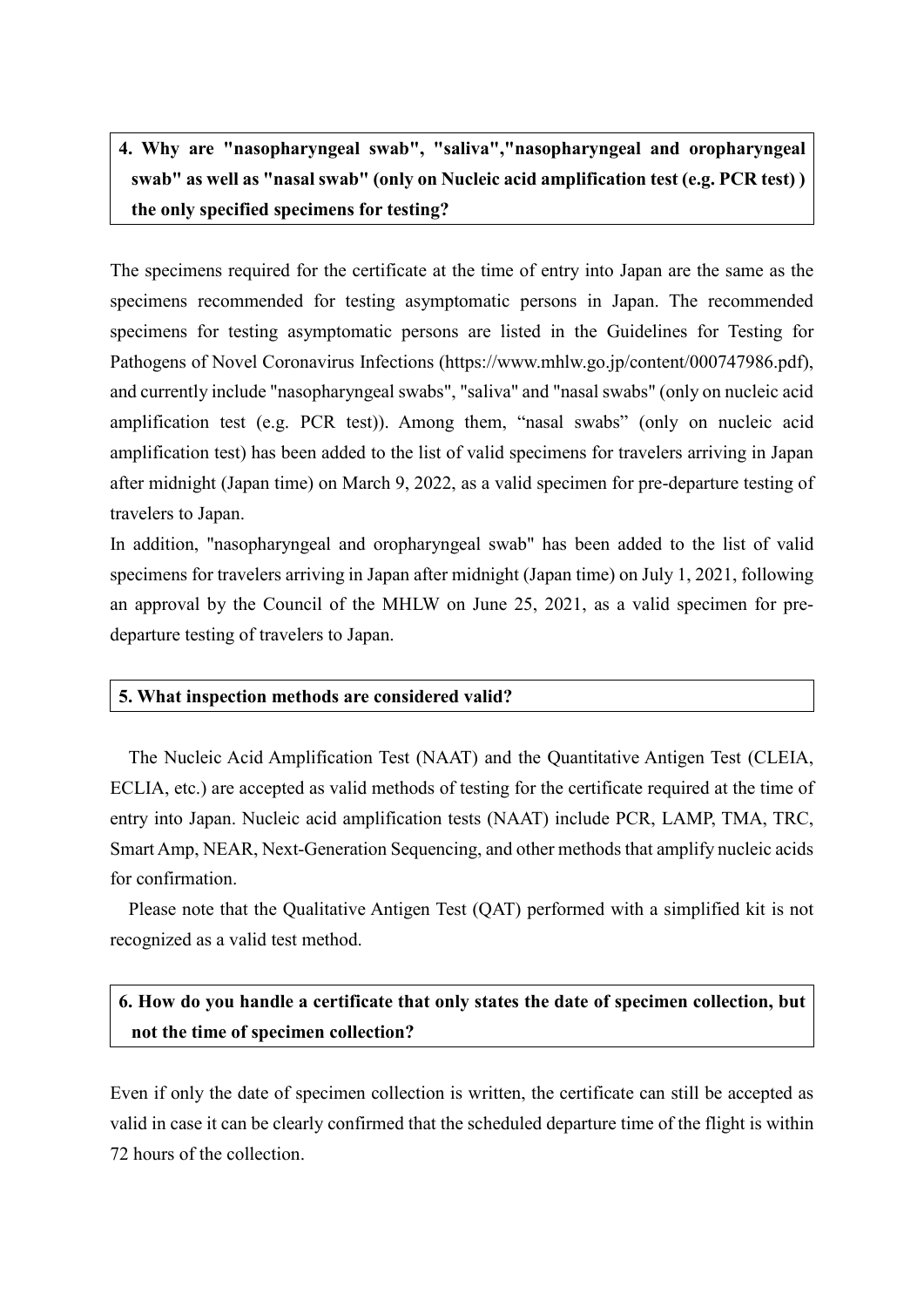# **7. What happens if a flight is cancelled or delayed significantly on the day of departure, and the passenger has to leave the country after 72 hours?**

If the flight after the change is within 96 hours from the date and time of specimen collection, it is not necessary to obtain the certificate again and you may board the aircraft.

On the other hand, if the time of departure after the change is over 96 hours from the date and time of specimen collection, you are required to obtain a new certificate from the perspective of quarantine measures. We appreciate your understanding and cooperation.

**8. What happens to the travel history when transiting through the U.S., since it is required by the domestic law in the U.S. to go through immigration procedures, with some exemptions?**

If the purpose of your stopover is transition, and as long as you remain stay in the airport, including staying at the hotel located inside the airport, the transition country (the U.S.) will not be included in your travel history. However, in case you go out of the airport, or stay at the hotel located outside of the airport, the transition country (the U.S.) will be included in your travel history.

**9. When will be the starting point of counting "72 hours before departure" on the following transition cases?**

**Case A transiting through a country without immigration procedures**

**Case B transiting through a country where immigration procedures are required by the domestic law**

For the case A, the starting point to count "72 hours before departure" will be the time you leave a country from which the passenger originally departed.

For the case B, if you go out of the airport, or stay at the hotel located outside of the airport upon transition, the starting point to count "72 hours before departure" will be the time you leave a transit country you originally departed. Therefore, if 72 hours have passed since you obtained a certificate at a departure country before you leave the transit country, you need to be tested again to obtain a certificate in the transit country.

However, if you stay in the airport upon transition, the starting point to count "72 hours before departure" will be the time you leave a departure country, which means you are not required to obtain a certificate again at a transition country.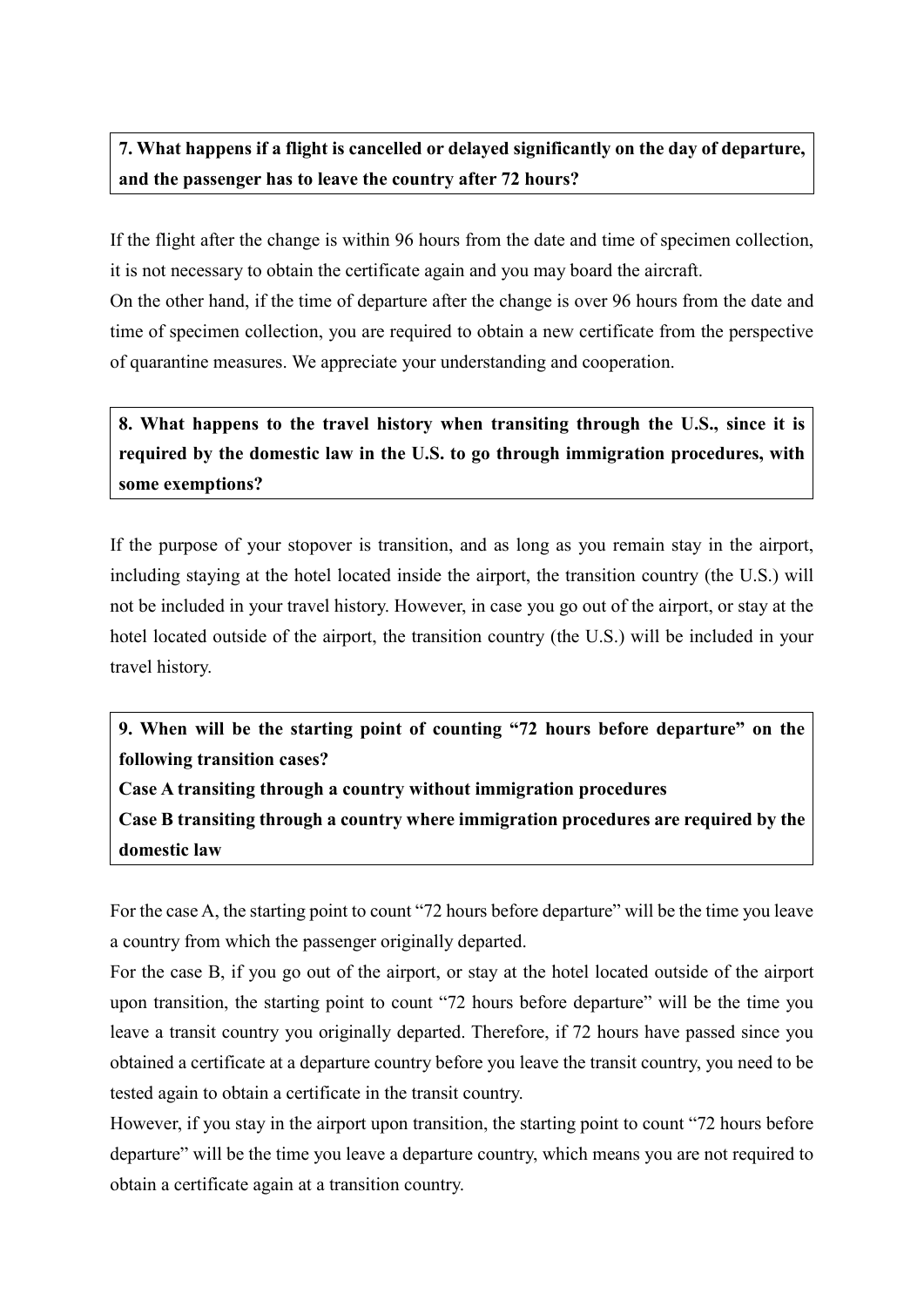For example, if you travel from Sweden to Japan, transiting through Germany, the starting point to count "72 hours before departure" will be the departure time from the airport of Sweden. If you travel from Brazil to Japan, transiting through Mexico and the U.S.(which requires immigration procedures), the starting point to count "72 hours before departure" will be the departure time from the airport of Brazil, only if you don't go out of the airport upon transition through the U.S.

### **10. When will be the starting point of counting "72 hours before departure" ?**

For example, even if a passenger travels domestically within the U.S. and transits through an airport in another state within the U.S., if the passenger remains within the transiting airport and does not leave the airport, he/she is not considered to have a history of stay at that location. Therefore, the starting point for the "72 hours before departure" for domestic travel is the time of departure from the first airport of departure. In the case of a domestic flight departing from domestic airport A and departing to Japan via domestic airport B, and if the passenger stays in airport B, the starting point of "72 hours before departure" is the time of departure from airport A, the first airport of departure. If the traveler travels overland through multiple states, and as long as the travel is for the purpose of departing for Japan, he/she will not be considered to have stayed in those states. On the other hand, if he/she stays overnight at a lodging facility during the travel, he/she will be considered to have stayed at that location. In the case of travel by land, the starting point for the "72 hours before departure" is the time the aircraft departed for Japan.

#### **11. Do children also need to obtain a certificate?**

We request that children also obtain a certificate.

However, in consideration of the fact that many countries do not test preschool-aged children as part of their system, children (generally under the age of 6) do not need to have a certificate, as long as they are accompanied by caregivers, including parents who obtain negative testing certificates.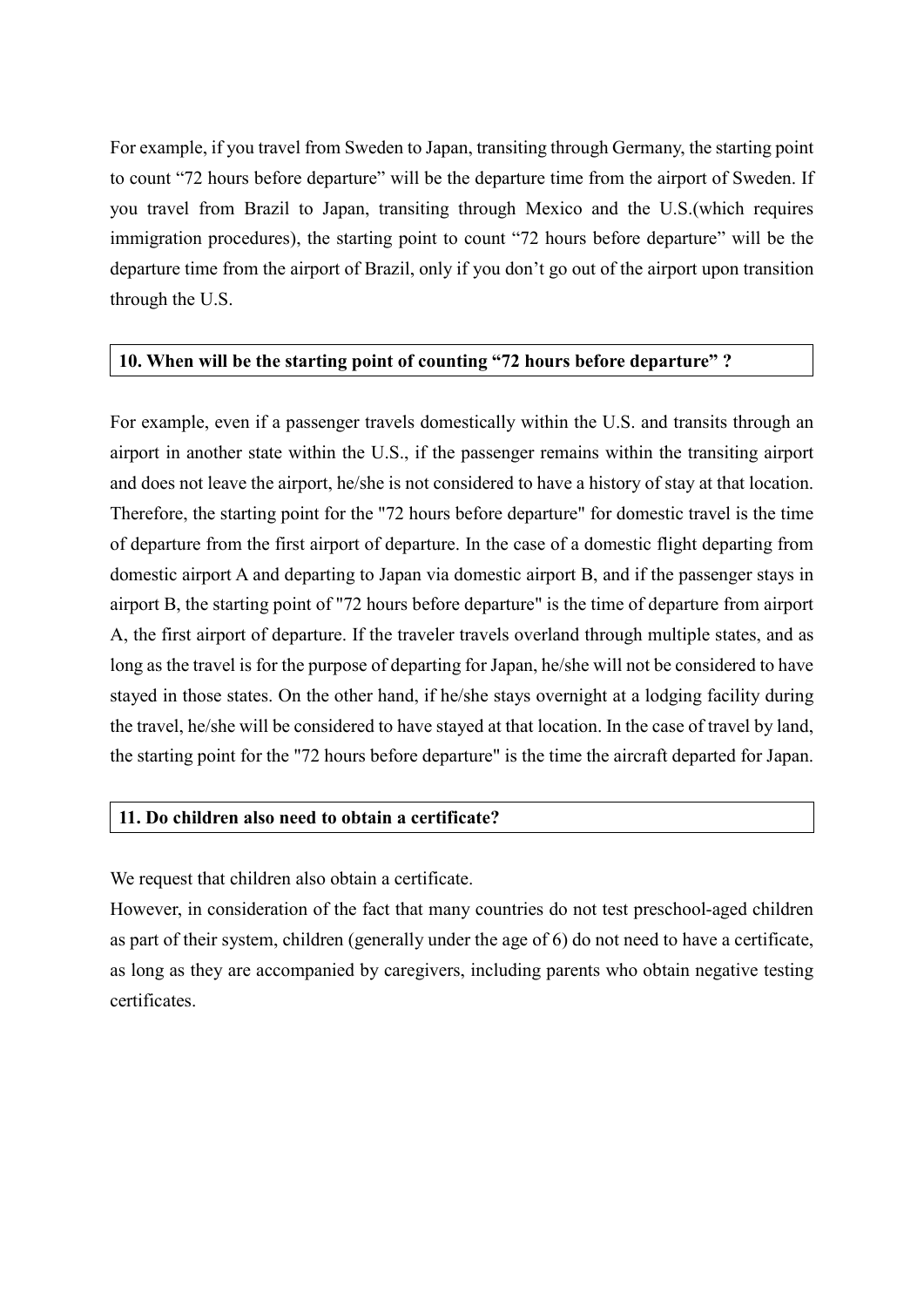### **12. Is only the template provided by the MHLW acceptable?**

No. Any certificate made without using the template is also valid as long as it satisfies all of the items mentioned above. When using such optional forms, it may take time to check the certificates during boarding procedures at a departure place and landing procedures in Japan, so we strongly encourage to use the "Fast-Track" method of pre-screening.

**13. If both an optional form certificate and a certificate using MHLW's template that supplements missing information from the former one (e.g., specimen collection site) are presented, will they be accepted as valid certificates?**

If both the optional form certificate and certificate using the MHLW's template that supplements missing information from the former one (e.g., specimen collection site) are presented, there should be no discrepancy between the two certificates. (For example, if the optional form certificates state that the test method is "antigen qualitative test," but in the certificate using MHLW's template "nucleic acid amplification test is checked," discrepancies exist and they are not acceptable.) If combined required, all the items are satisfied, those certificate are accepted as valid. However, to ensure that the two certificates are linked to each other, please make sure that the test number, specimen number, etc. (a number that identifies the certificate as a unique test certificate) listed on the optional form certificate is indicated in the remarks column, etc. of the certificate using MHLW's reference form.

## **14. If an optional form certificate is not written in English or Japanese, is it invalid?**

If the certificate is written in languages other than English or Japanese, it will be considered invalid, because the Japanese authorities cannot determine the contents of the certificate. However, if an English or Japanese translation of the certificate is attached and the contents of the certificate can be determined, it can be regarded as valid.

Please be aware that penalties may be applied in accordance with the Japanese Quarantine Law if a false translation is attached in order to make it falsely appear as if the certificate were valid.